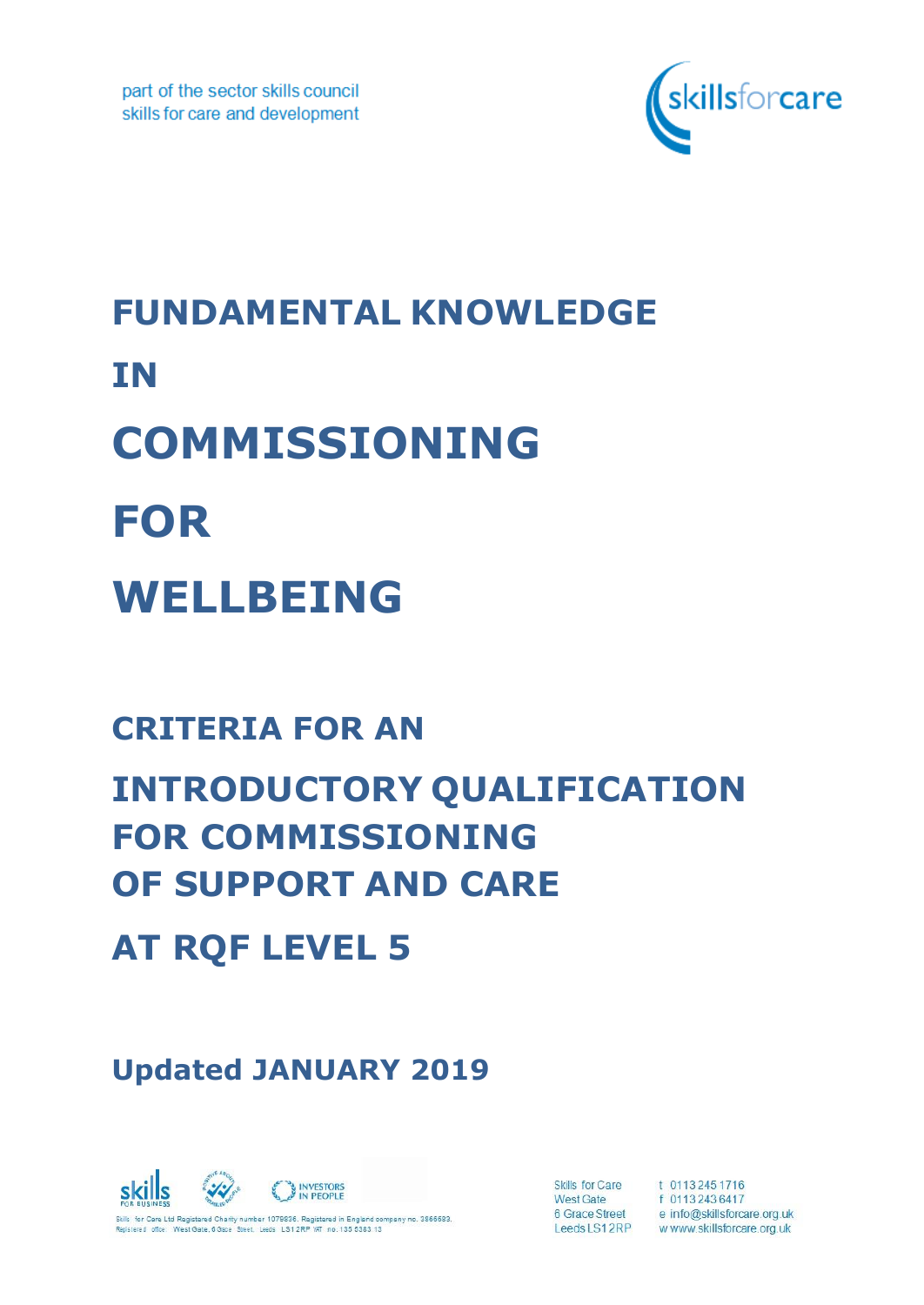### **Context**

The role of those who commission provision for the wellbeing of adults in England is a dynamic and influential one.

Commissioners have a real and far-reaching impact on people's lives. By stimulating a rich, diverse and sustainable market of provision, they ensure that personalised support and care is available where, how and when it is needed. They must find creative solutions to complex problems and inspire others to take up the challenge to raise standards of care and support with a skilled and committed workforce. Commissioners must understand the meaning of quality and true value for money, focusing on the outcomes that people experience in their daily lives. They must marry business acumen, commercial understanding, strategic awareness and professional resourcefulness with a passion for the rights and wellbeing of those who use services, both now and in the future. True coproduction with those who use services, and partnership with those who provide them, must be pervasive ways of working as commissioners plan for and procure services that will make integrated and person-centred support and care a reality.

This pivotal role of the commissioner is enshrined in legislation including the Care Act 2014. In order to rise to the challenge presented by new requirements and ensure that people experience better outcomes from the support and care they receive, commissioners need to understand fully the nature of their role as it is now defined.

This Qualification Specification sets out the criteria that define the content for a Level 5 qualification designed to develop and assess essential understanding of the complex and dynamic work of commissioning. It recognises that commissioning of support and care may demand integrated solutions across health, housing and community resources as well as social care. It is suitable for both new and experienced commissioners, and is also appropriate for those intending to progress to commissioning roles in future.

#### **Acknowledgements**

It is the role of Skills for Care to define the content of this Specification, which was developed in partnership with commissioners, employers and those who use services. Input was secured through the steering group, a widely supported online survey and specific requests for feedback from those involved with health and housing as well as social care commissioning.

The contribution of those who served on the steering group for the development work is greatly appreciated:

| Guy Pettengell   | <b>ADASS Eastern Region</b>    |
|------------------|--------------------------------|
| Phil Porter      | <b>ADASS</b>                   |
| Tracey Kane      | Barnet Council                 |
| Robin Miller     | Birmingham Council             |
| Martin Green     | Care England                   |
| Jono Taylor      | Cordis Bright                  |
| Kathy Pope       | <b>Cornwall County Council</b> |
| Adrian Robertson | Crown Commercial Service       |
| Laura Smith      | Dept of Health                 |
| Paul Richardson  | Dept of Health                 |
| Stephen Airey    | Dept of Health                 |
| Mike Adams       | <b>ECDP</b>                    |
| Helen Ugwu       | Enfield Council                |
| Michael Sprosson | Enfield Council                |
| Denise McMurray  | Hertfordshire County Council   |
|                  |                                |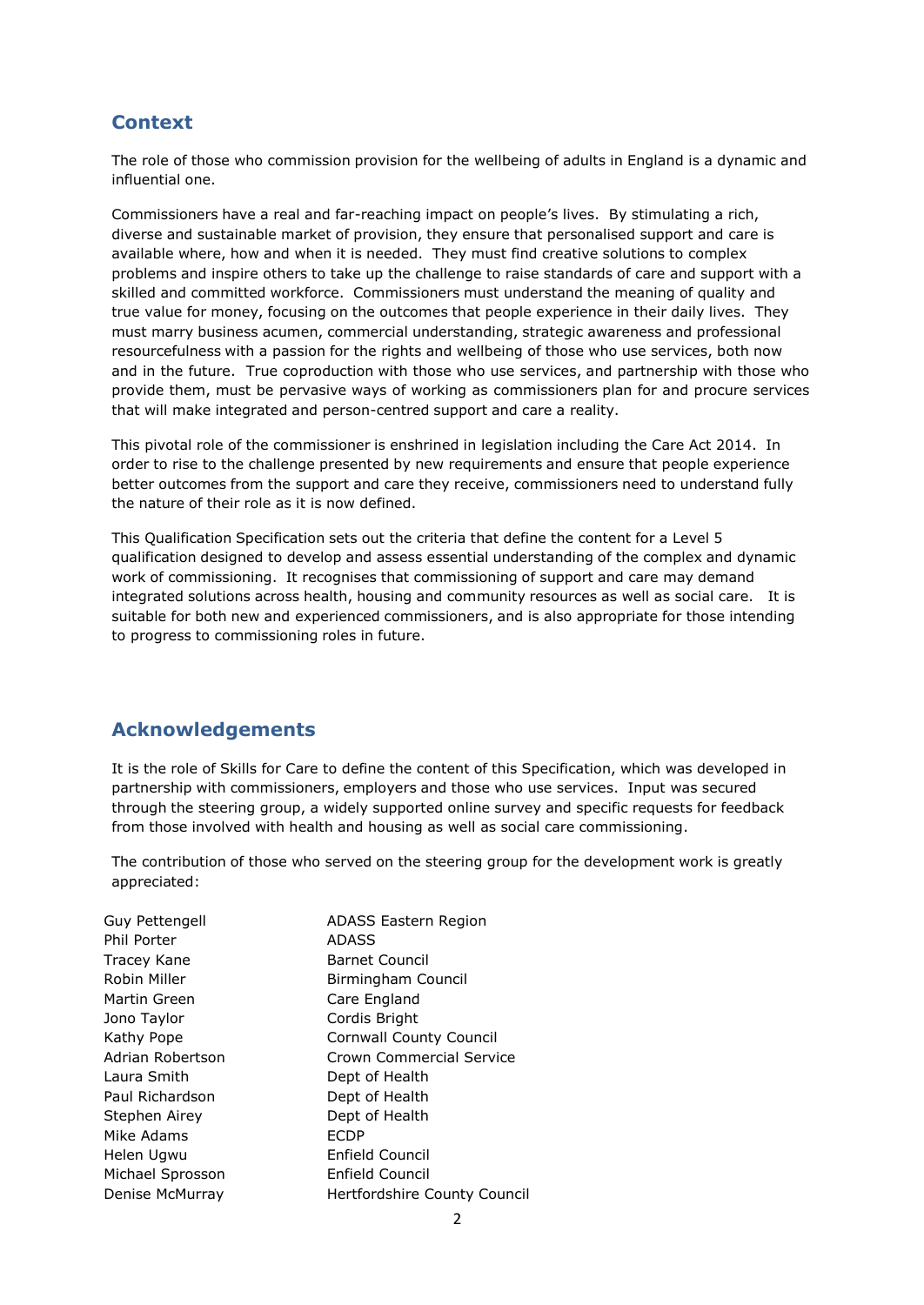Jeremy Porteus **Housing LIN** Mark Tyson LBBD Jon Sutcliffe LGA Kaz Macklin Medway Council Lorraine Foster Medway Council Michael Griffiths Medway Council Paul Mellish Medway Council Don Redding National Voices Jane Carrier NDTI Luke O Shea NHS Rachel Wingfield Notts NHS Rachel Lawrence Oxfordshire LA Sam Bennett SCIE John Bangs Surrey CC Bridget Warr UKHCA Colin Angel UKHCA Ali Rusbridge Skills for Care Jeanette Cookson Skills for Care Jeanine Willoughby Skills for Care Jim Thomas Skills for Care Linda Currin Skills for Care Lindsey Dawson Skills for Care Maria Lagos Skills for Care Marianne Davis **Skills for Care** Rosalita Mainwaring Skills for Care

Mark Gwynne **Hertfordshire County Council** Carina Neeves Kent County Council Emma Hanson Kent County Council Jennie Kennedy Kent County Council Janet Hawkes Kent County Council Joanne Empson Kent County Council Kerry Kearney **Kent County Council** Sarah Peacock Kent County Council Rachel Houghton Lancashire County Council Des Kelly **National Care Forum** Sharon Blackburn National Care Forum Jude Stansfield **Public Health England** Laura Brown **Royal Association for Deaf People** Linda Parkin Royal Association for Deaf People Reshma Patel Service User Consultant Martin Samuels Staffordshire County Council Clare Hammerton Suffolk County Council Catherine Mangan University of Birmingham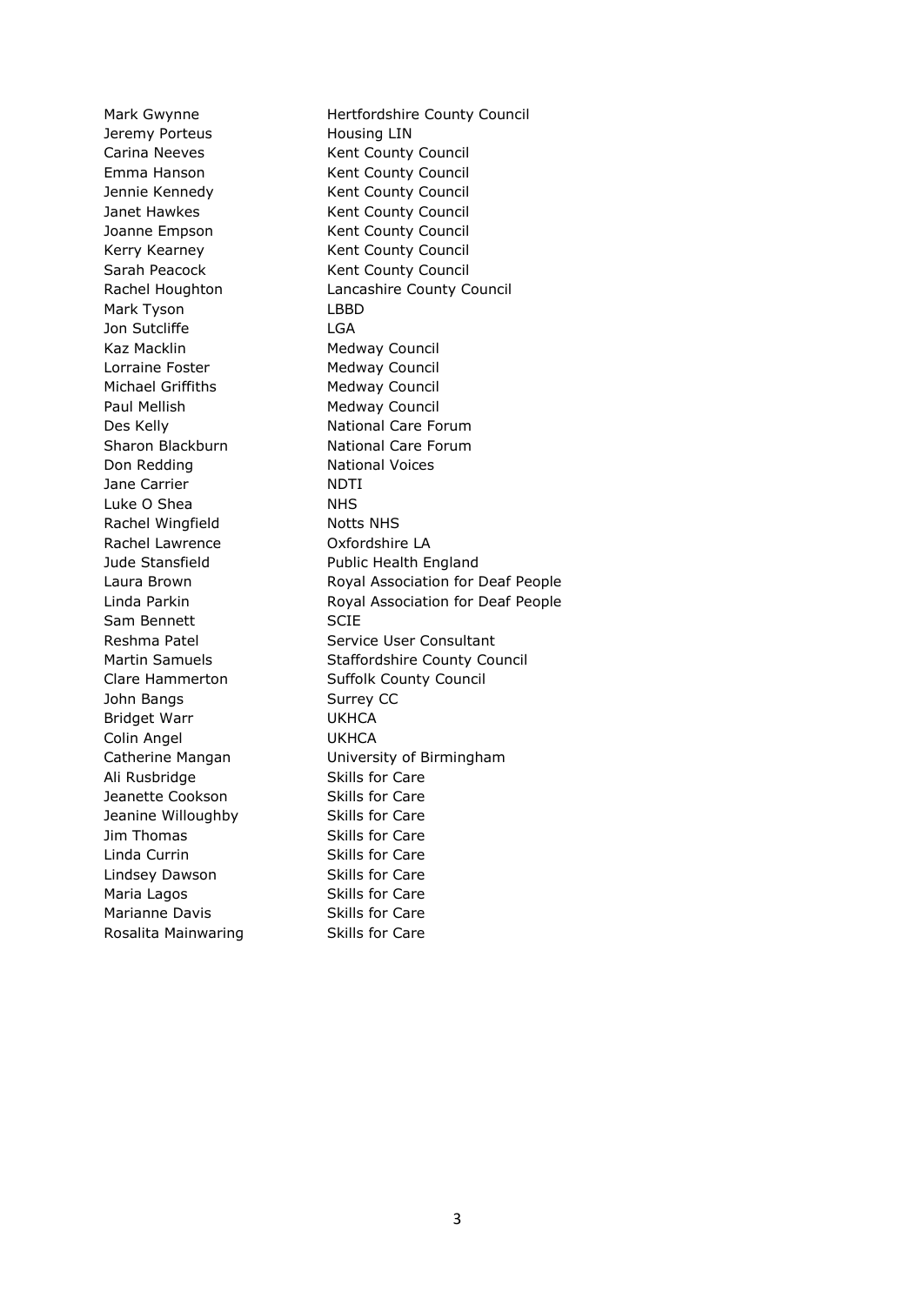# **Qualification criteria**

The criteria below set out the minimum requirements for qualifications that develop the fundamental knowledge needed by commissioners (new, established or potential) in order to commission provision that addresses the wellbeing of adults in England.

The criteria are presented in two sections:

Section A: Summary of Qualification content and accreditation requirements

Section B: Minimum content requirements for the Qualification

The Total Qualification Time (TQT) required for this qualification is expected to be in the region of 230 hours.

It is recommended that the content be presented as units with associated credit values, to allow for the transferable recognition of achievement.

### **Supporting information**

A short glossary of key terms is included at the end of this Specification: terms included in the glossary are highlighted in **bold** within the criteria. The definitions are quoted with grateful thanks from *Commissioning for Better Outcomes: A Route Map.* (Dept for Health, ADASS, LGA, Think Local Act Personal, 2015).

A guide to useful documents, websites and examples of best practice in commissioning is available from Skills for Care on request.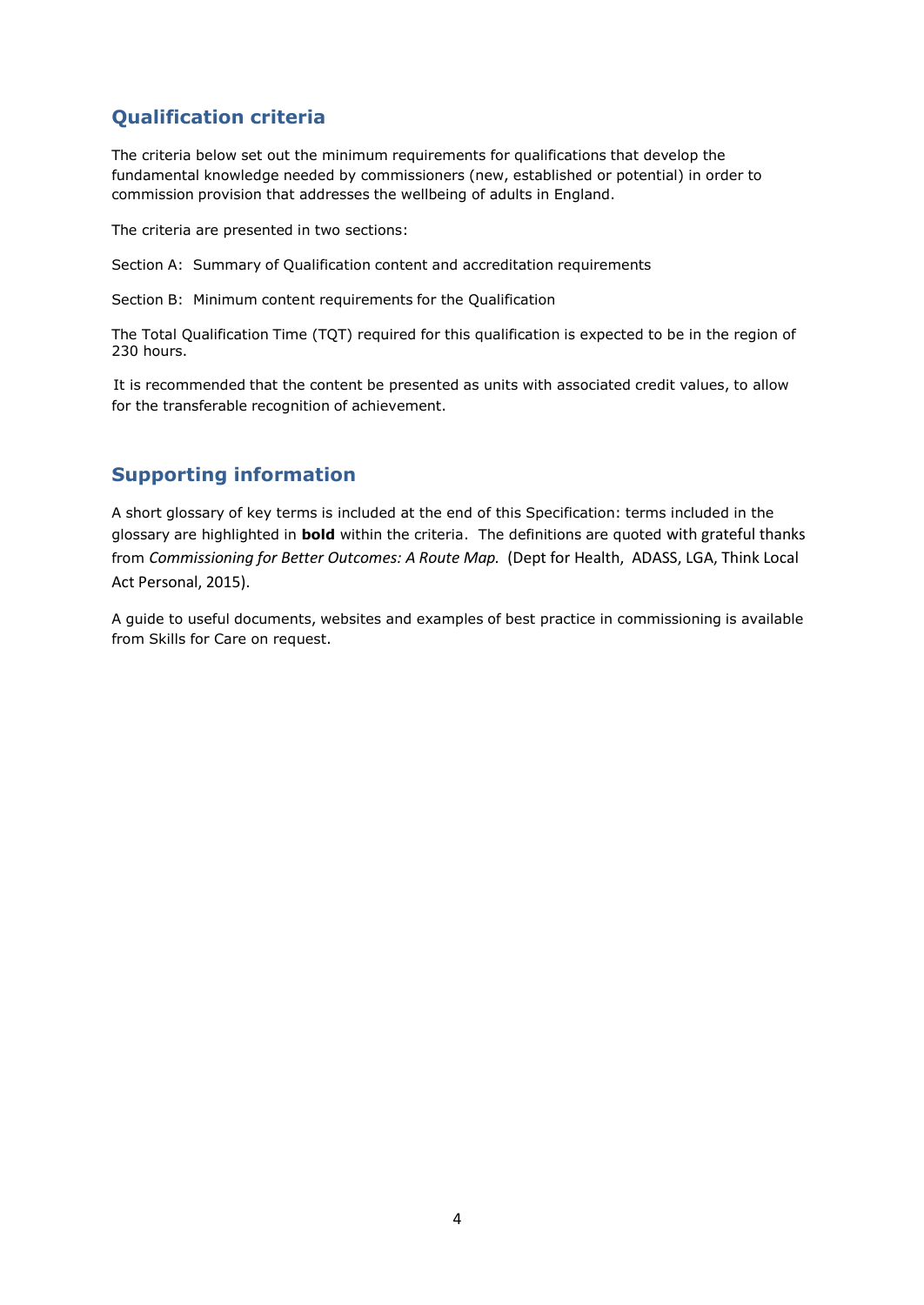## **Section A: Summary of Qualification**

#### **Content**

Learners will be required to demonstrate an in-depth understanding of the commissioning role and the skills needed to carry it out, including that they understand:

- **1. The role of the commissioner for wellbeing**
- **2. The commissioning cycle**
- **3. Outcomes-focused commissioning**
- **4. Professional development for effective commissioning**

Details of required content under each of these headings are given in the following pages.

The content links with knowledge requirements for the National Occupational Standards (NOS) for Commissioning, Procurement and Contracting for Care Services (CPCCS). The full suite can be found at

www.skillsforcareanddevelopment.org.uk/Careersincare/NationOccupationalStandards/CPCCS.aspx

As an RQF level 5 qualification, the content links particularly to knowledge requirements in the CPCCS NOS at level 4 (ie those with prefix SCDCPC4- -).

#### **Accreditation and Assessment**

Qualifications developed to meet the criteria in this Specification must also meet the national requirements set by Ofqual for valid, reliable assessment and awarding procedures. They must address the Assessment Principles developed by Skills for Care/Skills for Care & Development to complement Ofqual requirements.

#### **Delivery**

The complex and specialist nature of the content of this qualification must be taken into full account when designing learning programmes to deliver it.

Cohorts of learners will benefit from opportunities to meet together to support their own and each other's learning. It is unlikely that distance learning or elearning will on their own be capable of stimulating and supporting learning sufficiently for the demands of the qualification, although either may make a useful contribution within a programme of blended learning.

Tutors and assessors must have sound and up to date knowledge of best practice in commissioning and the requirements for commissioners as set out in current legislation. People who use support and care services should be involved in the design and delivery of learning programmes for this qualification.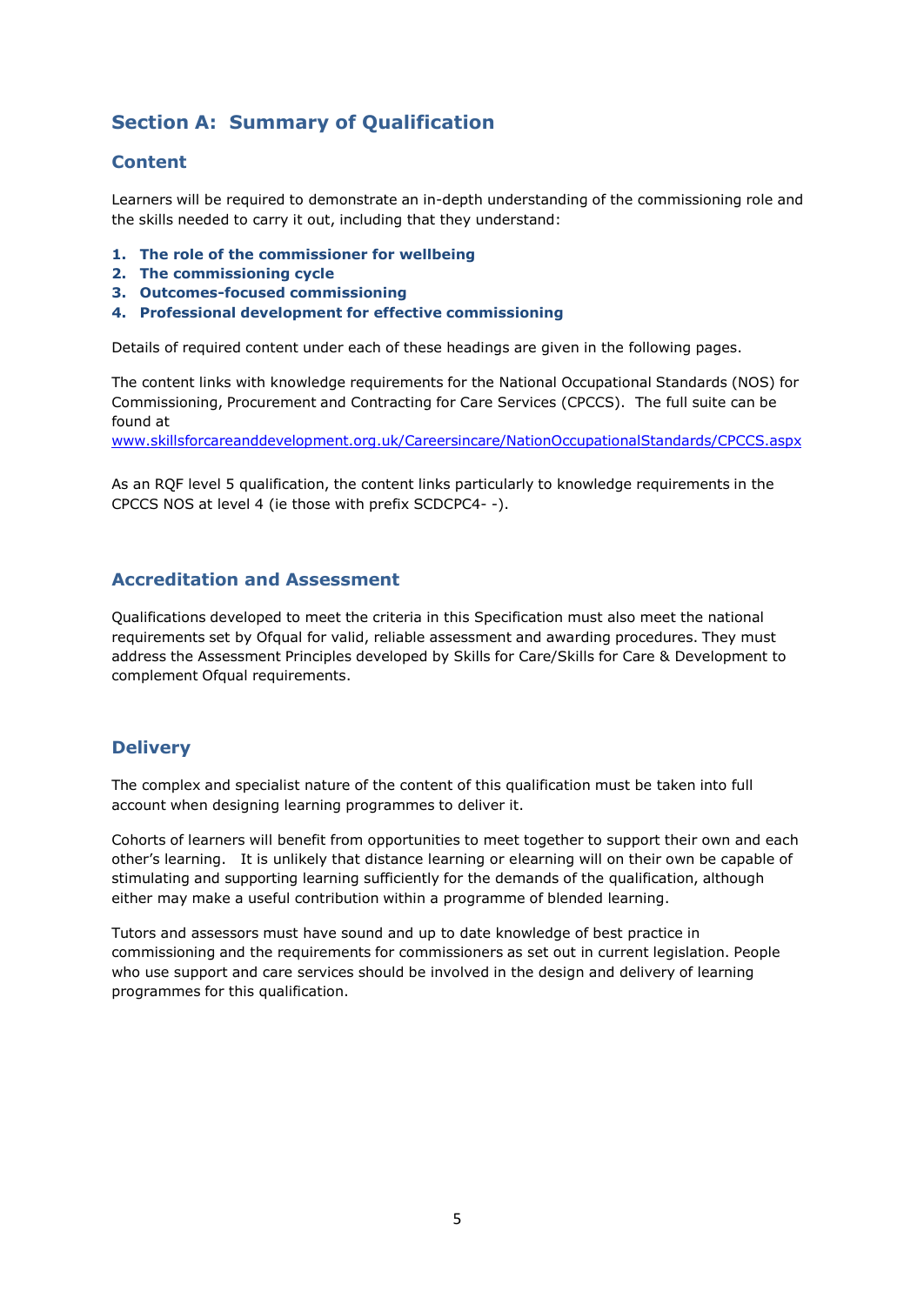#### **MINIMUM CONTENT REQUIREMENTS FOR THE RQF LEVEL 5** *FUNDAMENTAL KNOWLEDGE IN COMMISSIONING FOR WELLBEING* **QUALIFICATION**

(Terms in **bold** are defined in the glossary at the end of the Specification.)

#### **1. The Role of the Commissioner for Wellbeing**

- 1.1 Understand the central importance for commissioners of maintaining a focus on people
- 1.2 Understand the remit, aims, core features and scope of those who carry out **commissioning** for **wellbeing** and how these fit with wider trends in health and social care, housing, funding, commissioning and public service reform
- 1.3 Understand the current policy and legislative context of commissioning for wellbeing including:
	- current policy and legislation for the commissioning of services for wellbeing and the principles and values on which requirements are based
	- current legislation relating to specific activities within a commissioning cycle (including procurement and contracting)

#### **2. The Commissioning Cycle**

- 2.1 Understand the importance of consultation and **co-production** at every stage of the commissioning cycle
- 2.2 Understand key elements of practice at each stage of the commissioning cycle including:
- Analysis (including horizon scanning, evidence base, data sources, data analysis, funding sources, quality indicators, assets in the community, market analysis)
- Planning (including forecasting, creative solutions, strategic planning, market shaping, workforce shaping, continuity, contingency planning for change, effective indicators of success)
- Implementation (including risk management/risk sharing, innovation, procurement, contract design and specification, contract management, monitoring mechanisms, ongoing communication links)
- Review (including evaluation based on meaningful indicators of success such as outcomes, impact on people's lives, quality assurance, value for money, impacts on social and health inequalities; incentives and interventions to support improvement and address quality concerns)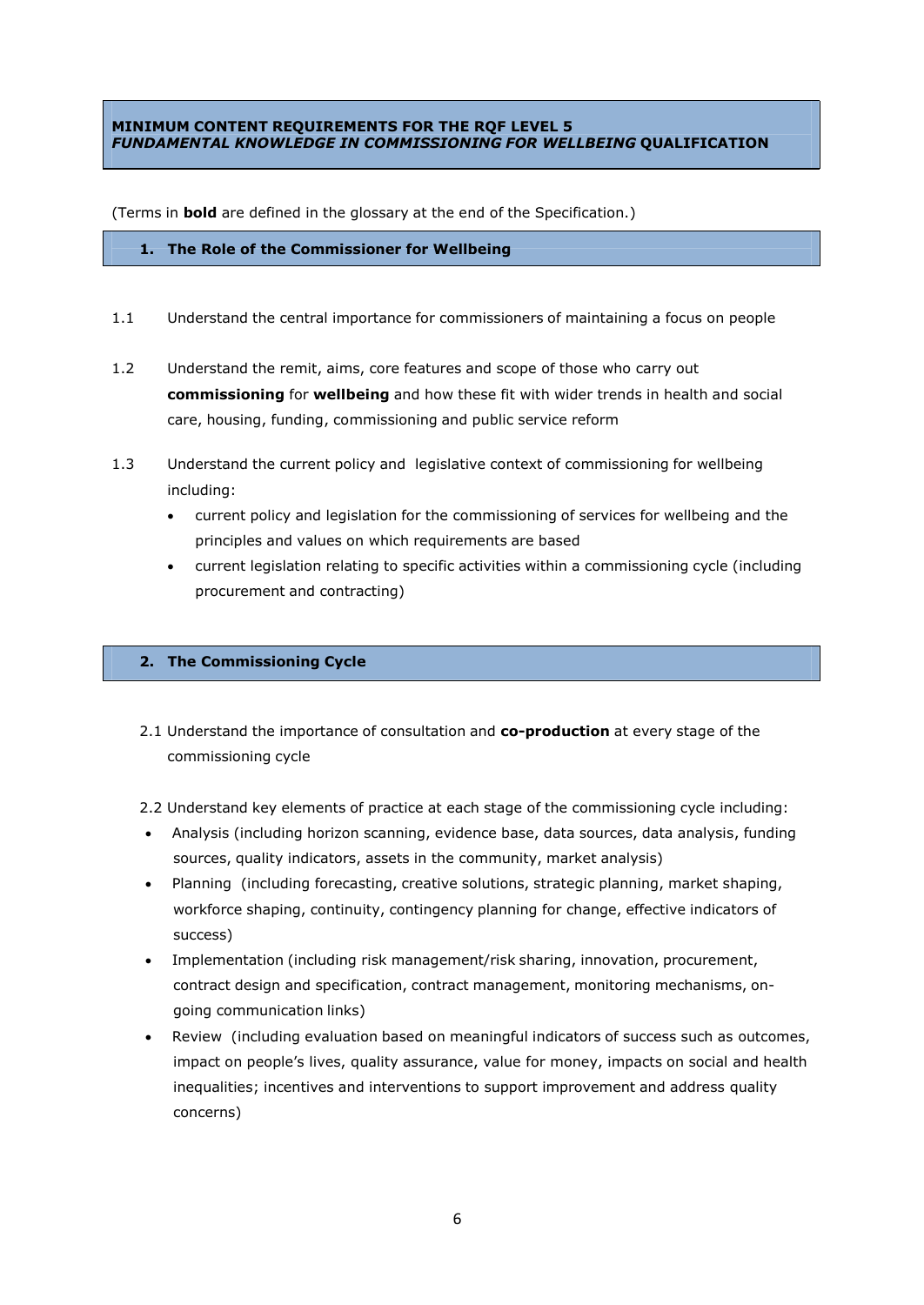2.2 Understand the market for services that support wellbeing for the whole population in a locality including:

- The value of a diverse market of service provision (including different types of service; different sizes of service; service providers in statutory, private, voluntary and independent sectors; specialist services for particular needs or communities; self-directed services; services delivered remotely; **preventative services;** services for carers; information, advice and guidance; brokerage)
- The place of family, carer and community assets and resources
- The commercial and financial requirements which motivate independent and voluntary sector providers to develop and maintain the supply of support and care services to the statutory sector and self-funders
- Issues affecting the continued viability of services delivered by independent and voluntary sector providers
- The impact of new technologies on service design
- **Integrated care**/service provision that crosses traditional boundaries
- Self-directed support and **micro-commissioning**
- Innovation and creativity in service provision
- Key elements for effective **de-commissioning** of service provision
- The role of the commissioner in addressing market failure and provider failure

#### 2.3 Understand the concept of **market shaping** including:

- The meaning of market shaping in relation to commissioning of services for wellbeing
- How market shaping contrasts with traditional care service procurement
- The systems and processes needed to support market shaping
- The skills and knowledge needed for effective market shaping

#### 2.4 Understand the concept of workforce shaping including:

- The nature of the workforce involved in support for wellbeing and sources of information about it
- The meaning of workforce shaping and how it links with market shaping
- The relationship between workforce shaping, skills gaps and labour market development
- Links with legislation, regulation, standards and strategic initiatives relating to the workforce and workforce development

#### 2.5 Understand the use in commissioning of:

#### **Market position statements**

- Workforce strategies
- Service level agreements
- Framework agreements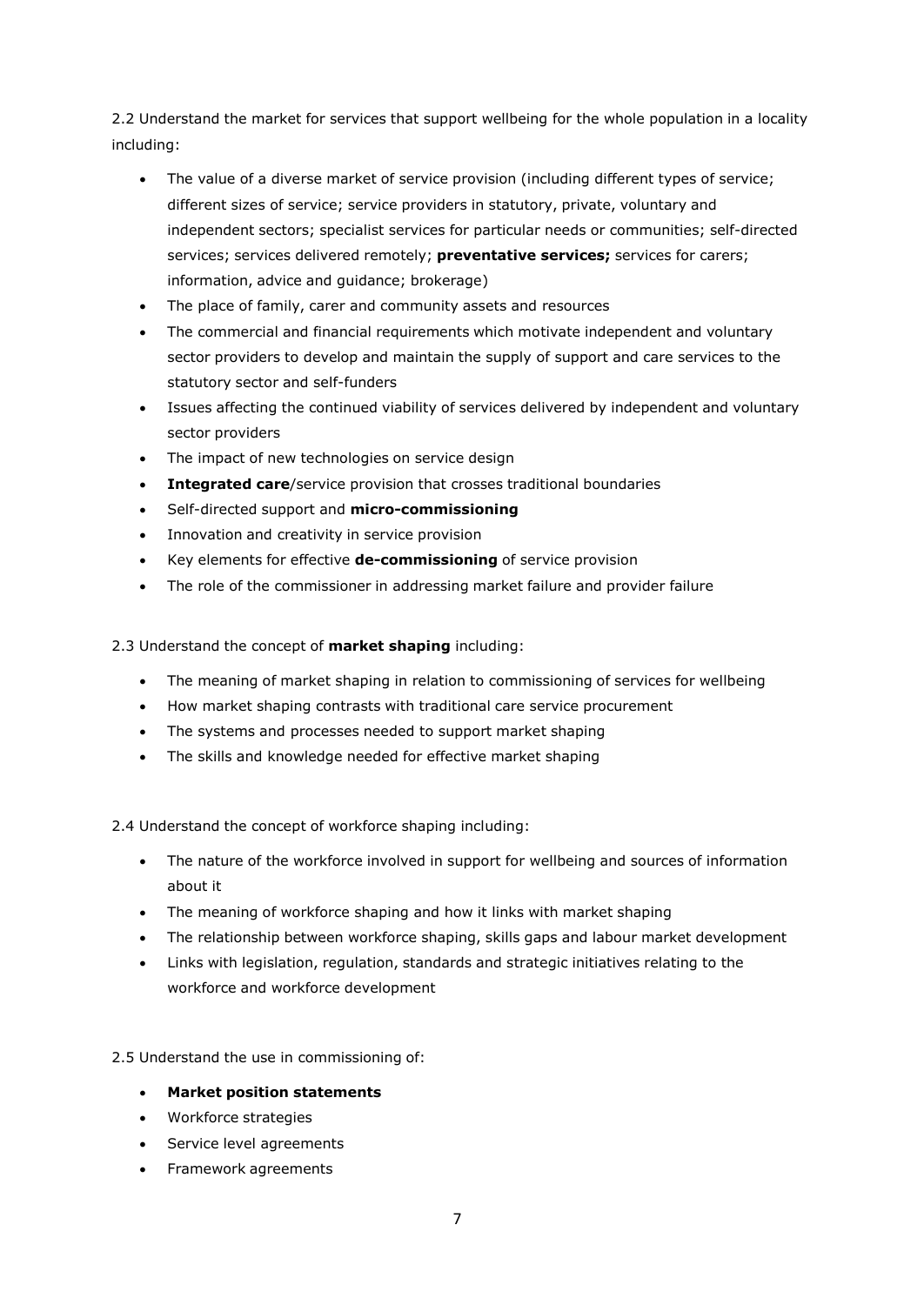Specific forms of contracting arrangements (eg block contracts, spot contracts, dynamic purchasing systems, prime contracts, alliance contracts, strategic partners, arrangements for self-funding, arrangement for personal budgets including direct payments and individual service funds) and the merits and drawbacks of each

2.6 Understand the place of **procurement** and **contracting** within commissioning for wellbeing including:

- how procurement and contracting fit within the commissioning cycle
- the impact of local and organisational systems on how well these processes support outcomes-focused commissioning

#### **3. Outcomes-based Commissioning**

3.1 Understand the concept of **outcomes**-based commissioning including

- How aspects of wellbeing can be expressed in terms of outcomes for individuals, families, communities and populations
- Key features of outcomes-based commissioning and links with outcomes-based care planning
- How outcomes-based commissioning contrasts with other models of commissioning
- How outcomes-based commissioning informs processes for monitoring, evaluation and quality improvement
- Key standards, documents, evidence and resources available to support commissioners to implement outcomes-based commissioning
- 3.2 Understand the concept of **person-centred** commissioning including:
	- Principles of person-centred commissioning and **personalisation**
	- The impact on person-centred commissioning of different funding arrangements for services that promote wellbeing
	- Potential tensions and conflicts that can arise between person-centred commissioning and issues around funding, business viability and practical implementation, and ways to address these
	- Sources of information and support for person-centred commissioning
- 3.3 Understand the concept and practice of **co-production** in commissioning including:
	- The meaning of coproduction in commissioning for wellbeing
	- How coproduction supports outcomes-focused commissioning
	- Co-production as a core value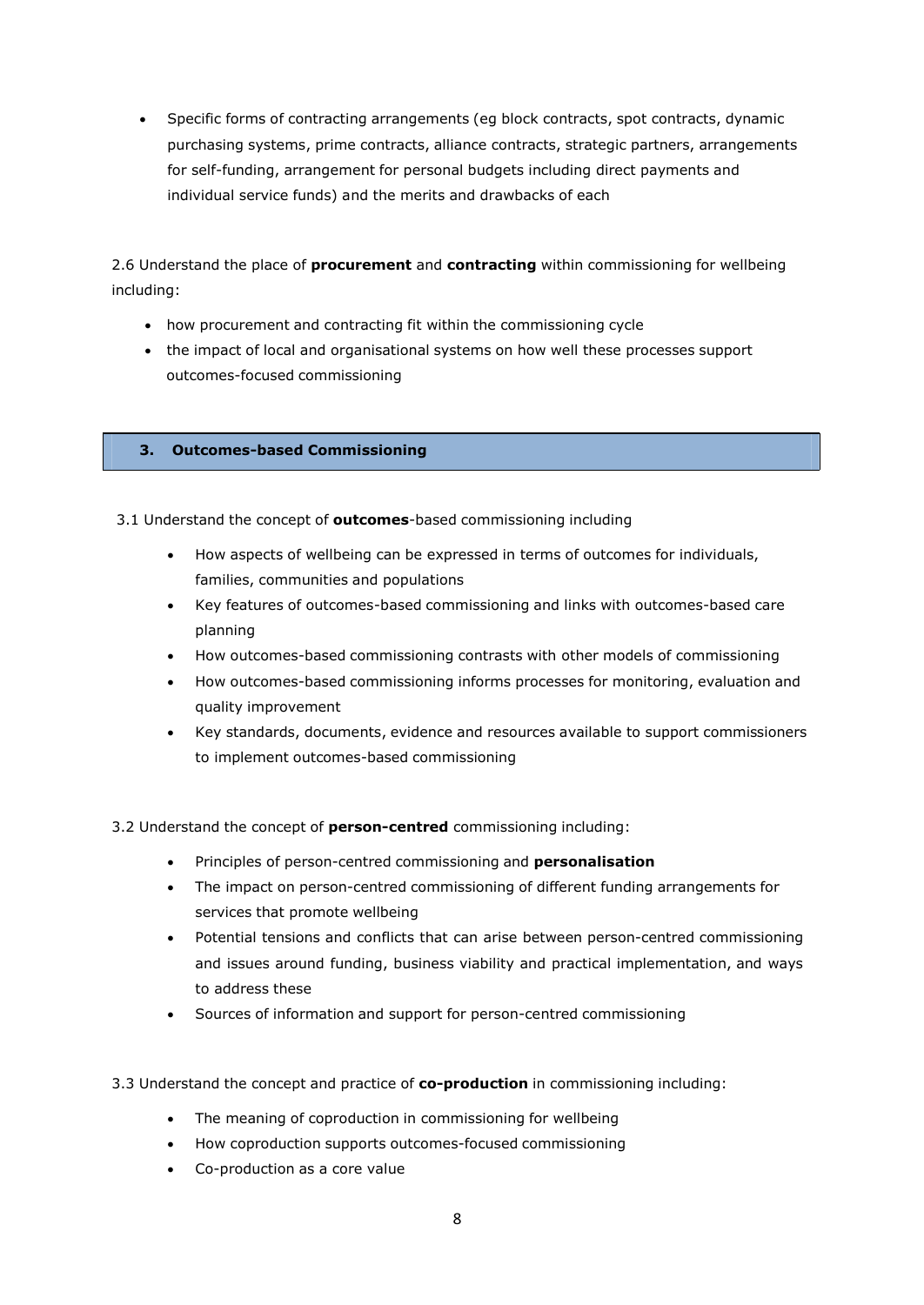- Co-production as an approach
- Co-production as a set of skills

3.4 Understand partnership working for outcomes-based commissioning including:

- The roles of key **partners** in commissioning (eg individuals who use services; **carers**; community leaders; user-led organisations; care service providers in statutory, private, voluntary and independent sectors; consortia; health and public health agencies; housing agencies; learning providers; service regulators)
- Effective attitudes, systems and approaches for partnership work within the commissioning organisation (ie with team members and others whose role has an interface with commissioning)
- Effective attitudes, systems and approaches for partnership working with service providers and other external agencies
- Skills needed to achieve better outcomes through partnership working for commissioning

3.5 Understand **integrated** commissioning for better outcomes including:

- How and why services that cross traditional boundaries can achieve better outcomes for individuals, carers, families and communities
- How different funding arrangements for social care, health and housing can impact on outcomes-focused commissioning
- How organisational and cultural barriers to integrated commissioning and integrated provision can be identified and overcome
- Effective models and approaches for integrated commissioning

#### **4. Professional Development for Effective Commissioning**

- 4.1 Understand the skills and knowledge needed for effective commissioning including those relating to:
	- Each element of the commissioning cycle
	- Market shaping and oversight
	- Workforce shaping
	- Coproduction
	- Partnership working across agencies
	- Integrated working
	- The culture change required to embrace the evolving context and practice of commissioning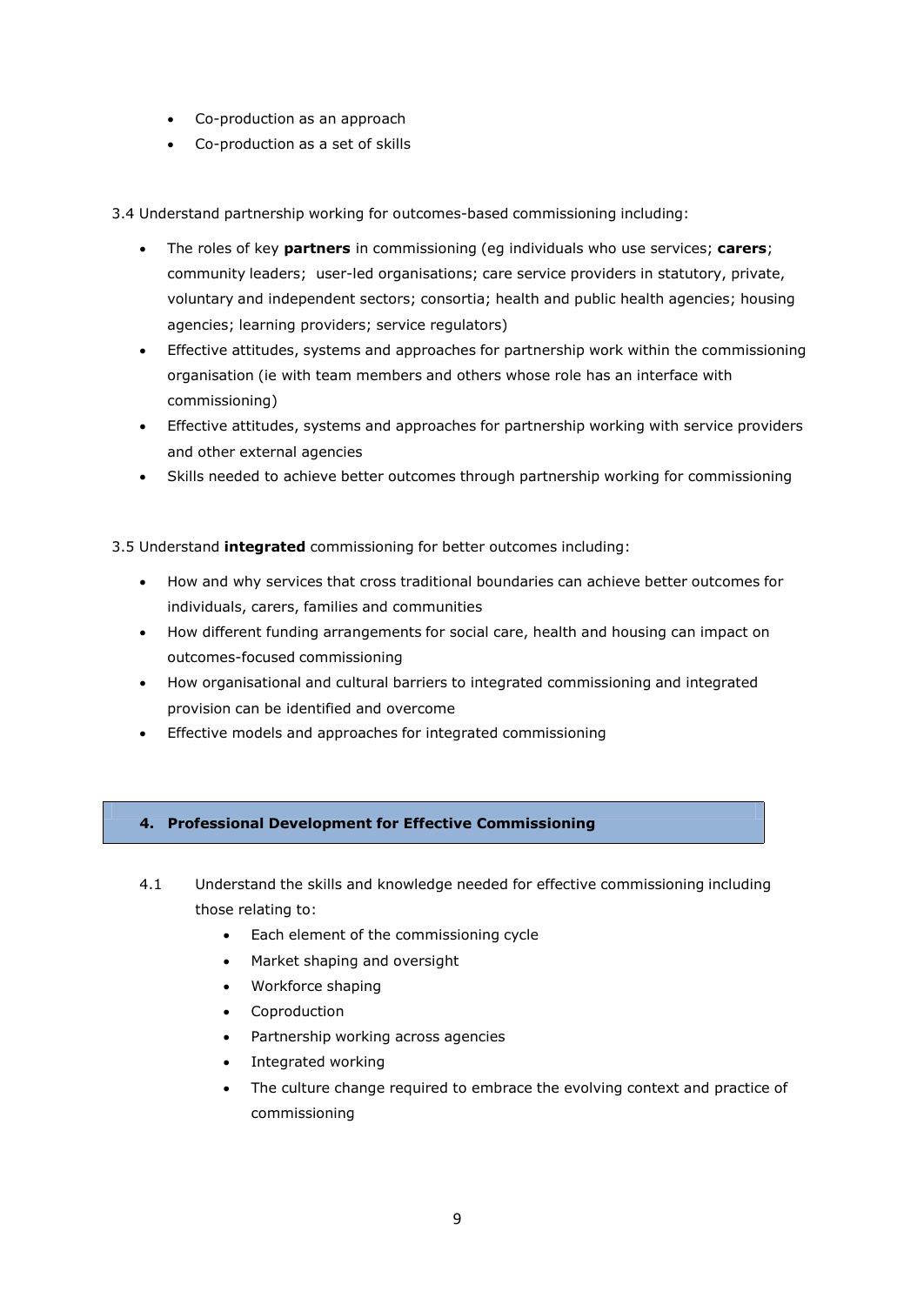- 4.2 Analyse the learner's own learning needs to ensure knowledge and skills as a commissioner for wellbeing are developed and maintained
- 4.3 Understand the use of data sources, research, networks, learning opportunities and support in developing and maintaining up to date knowledge and skills for commissioning
- 4.4 Agree a professional/personal development plan to address the learner's own learning needs for commissioning
- 4.5 Understand the features of reflective practice and its importance for a commissioner for wellbeing, including the importance of requesting and acting on feedback from those involved in the commissioning process and in particular those whose who use services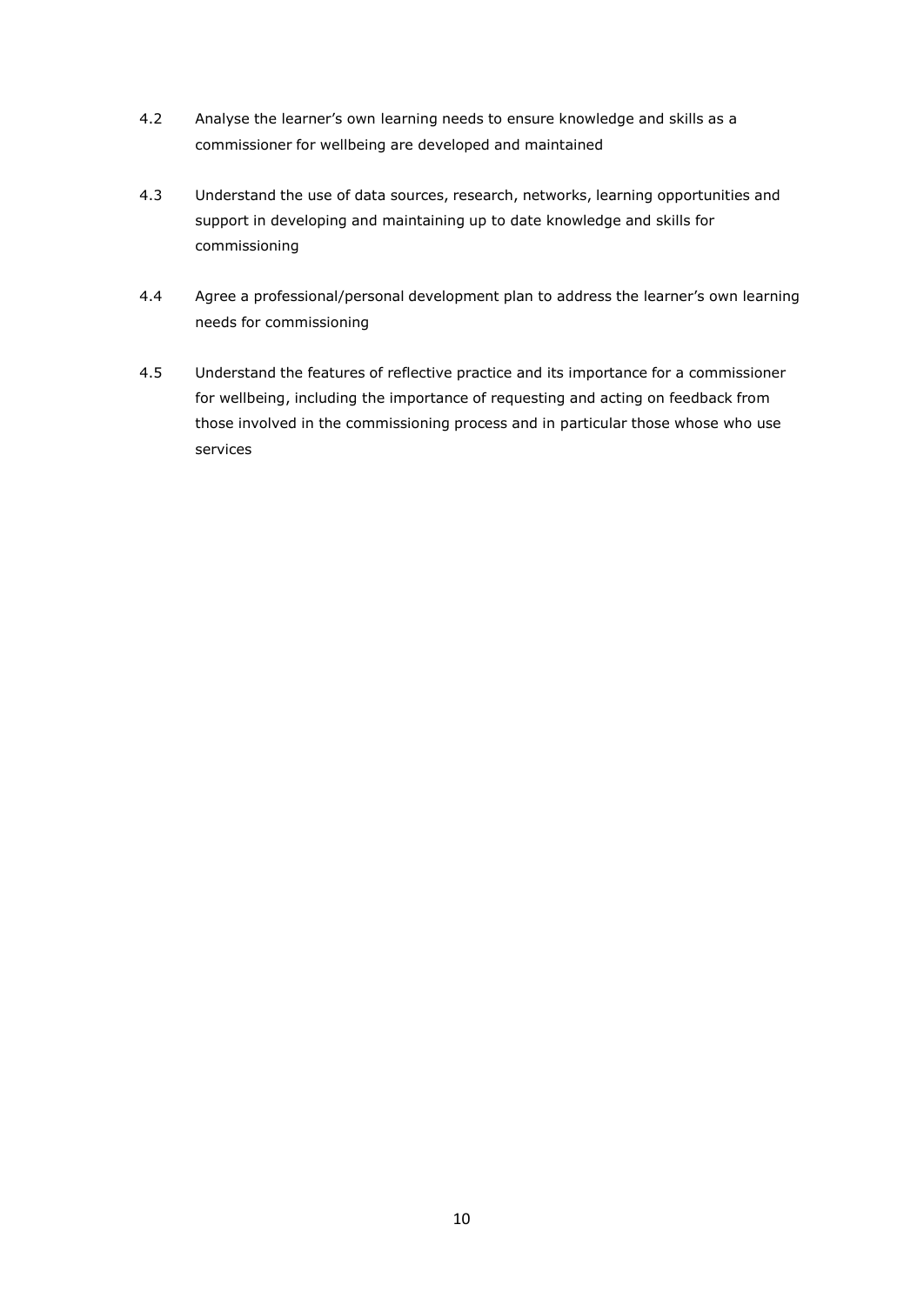#### **Glossary of terms**

These definitions are extracts from the glossary in *Commissioning for Better Outcomes: A Route Map <sup>1</sup>* and are used by kind permission.

| <b>Carer</b>           | A person who provides unpaid support to a partner, family member, friend or                                                                 |
|------------------------|---------------------------------------------------------------------------------------------------------------------------------------------|
|                        | neighbour who is ill, struggling or disabled and could not manage without this                                                              |
|                        | help. This is distinct from a care worker, who is paid to care for people.                                                                  |
|                        |                                                                                                                                             |
| Commissioning          | The process by which public services plan the services that are needed by the                                                               |
|                        | people who live in the local area, ensuring that services are available, high                                                               |
|                        | quality and appropriate. Commissioning is sometimes described as a cycle                                                                    |
|                        | involving: assessing the needs of the local population, deciding what services                                                              |
|                        | are needed, designing a strategy to deliver those services, making sure those                                                               |
|                        | services are in place, evaluating how well these services are working, then                                                                 |
|                        | making any changes needed. This is a broader process than simply choosing                                                                   |
|                        | and paying a particular service provider to deliver a specific service on behalf of                                                         |
|                        | local people (a process often known as 'contracting' or 'procurement').                                                                     |
|                        |                                                                                                                                             |
| <b>Contracting</b>     | The means by which the procurement process is made legally binding. Contract                                                                |
|                        | management is the process that then ensures that the services continue to be                                                                |
|                        | delivered to the agreed quality standards. Commissioning covers procurement                                                                 |
|                        | but includes the wider set of strategic activities.                                                                                         |
|                        |                                                                                                                                             |
| Coproduction           | This refers to viewing people who use social care, their families, carers and                                                               |
|                        | wider communities as equal partners in decision-making. It recognises that                                                                  |
|                        | people who use social care services (and their families) have knowledge and                                                                 |
|                        | experience that can be used to help make services better, not only for                                                                      |
|                        | themselves but for other people who need social care. This is also known as                                                                 |
|                        |                                                                                                                                             |
|                        |                                                                                                                                             |
|                        | restorative decision-making and peer decision-making.                                                                                       |
|                        |                                                                                                                                             |
| <b>Decommissioning</b> | A planned process of removing, reducing or replacing care and support                                                                       |
|                        | services.                                                                                                                                   |
| <b>Integrated care</b> | Joined-up, coordinated health and social care that is planned and organised                                                                 |
|                        |                                                                                                                                             |
|                        | around the needs and preferences of the individual, their carer and family. This                                                            |
|                        | may also involve integration with other services, for example housing. This                                                                 |
|                        | term is often used to mean different things by different people (or else not                                                                |
|                        | really defined at all). However, a key test is whether support feels joined-up to                                                           |
|                        | the person who receives it, and whether different services fit in to the needs                                                              |
|                        | and requirements of the individual (rather than the other way round -                                                                       |
|                        | individuals expected to fit into the needs and requirements of individual                                                                   |
|                        | services).                                                                                                                                  |
|                        |                                                                                                                                             |
| <b>Market Position</b> | A Market Position Statement lays the foundations of relationships between the                                                               |
| <b>Statement (MPS)</b> | Local Authority and providers of social care services. It should cover all potential                                                        |
|                        | and actual users of services in the local area, not just those that the state funds.                                                        |
|                        | An MPS should signal to providers commissioners' intentions to commission                                                                   |
|                        | services now and in the future to enable them to respond effectively. They are                                                              |
|                        | likely to include summaries of the needs of the area, including the outcomes                                                                |
|                        | that people using services and the local population want to achieve and the<br>activities the Local Authority will undertake to meet needs. |

<sup>1</sup> *Commissioning for Better Outcomes: A Route Map.* Dept for Health, ADASS, LGA, Think Local Act Personal, 2015.